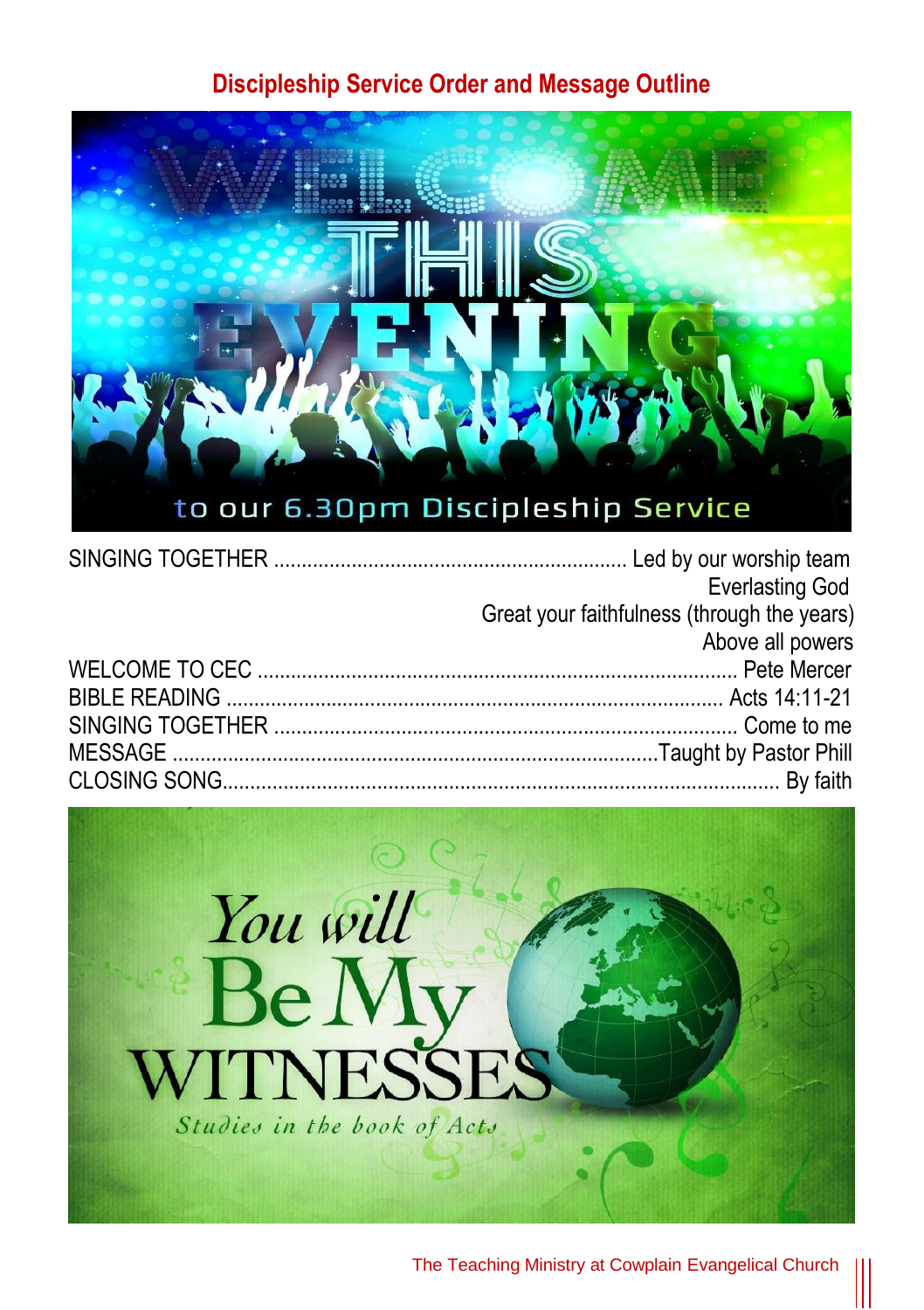#### **You will be my witnesses #38 Qualities of mission-minded people: Part 2 Acts 14:11-21**

#### **Introduction**

#### **1. An effective mission-minded person has the ministry of spiritual \_\_\_\_\_\_\_\_\_\_\_\_\_\_\_\_.**

1 Peter 4:10

# **2. An effective mission-minded person has \_\_\_\_\_\_\_\_\_\_\_\_\_\_\_\_\_\_.**

Acts 14:3

Acts 14:2

### **3. An effective mission-minded person experiences the free flow of the \_\_\_\_\_\_\_\_\_\_\_\_\_\_\_\_\_\_of God.**

Ephesians 6:10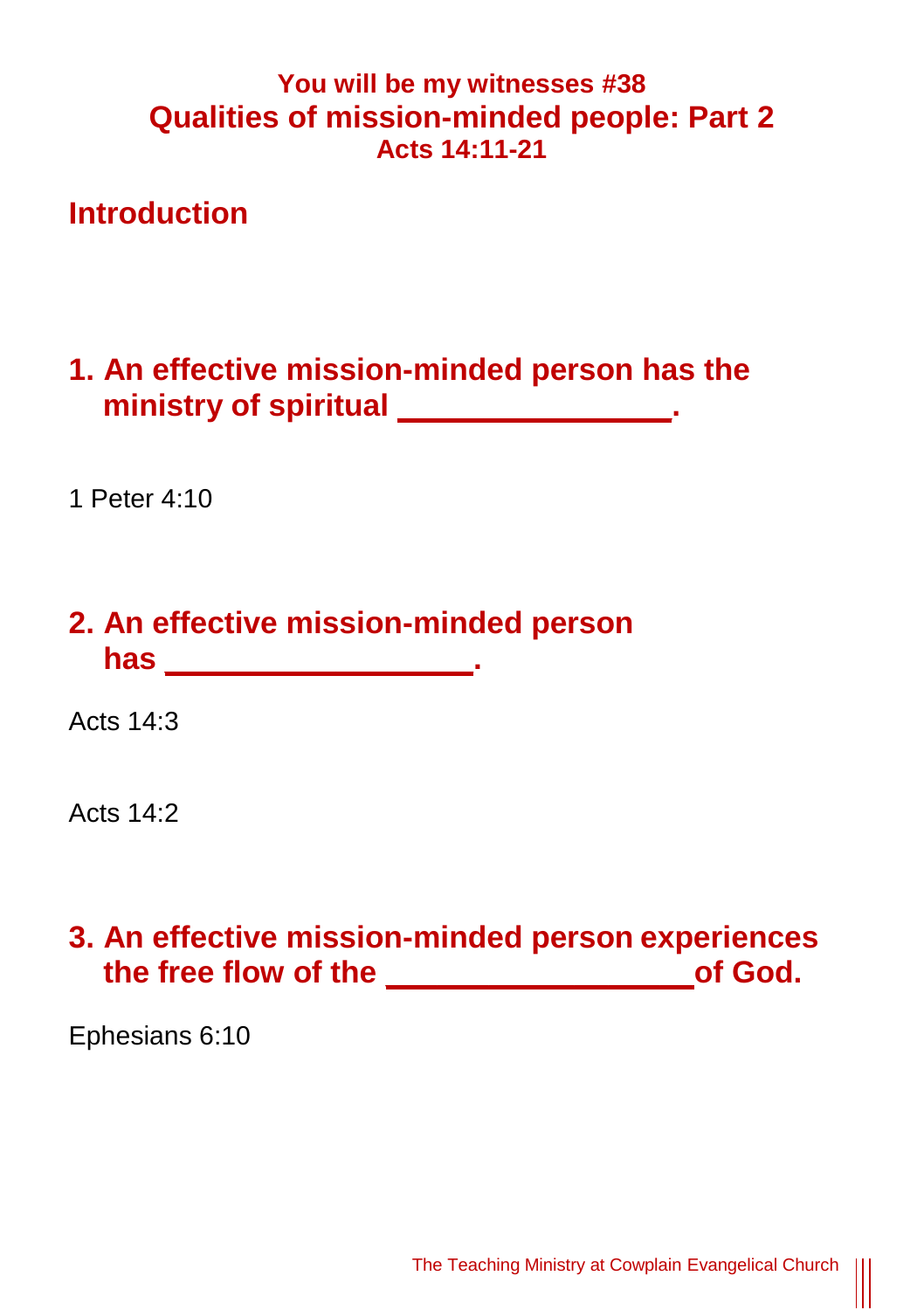# **4. An effective mission-minded person has \_\_\_\_\_\_\_\_\_\_\_\_\_\_\_\_\_\_.**

1 Peter 5:5-6

Acts 14:11

Acts 14:12

Acts 14:13

Acts 14:14-15

John 7:18

Acts 14:15

Romans 1:18-20

Romans 1:28

Acts 14:16-17